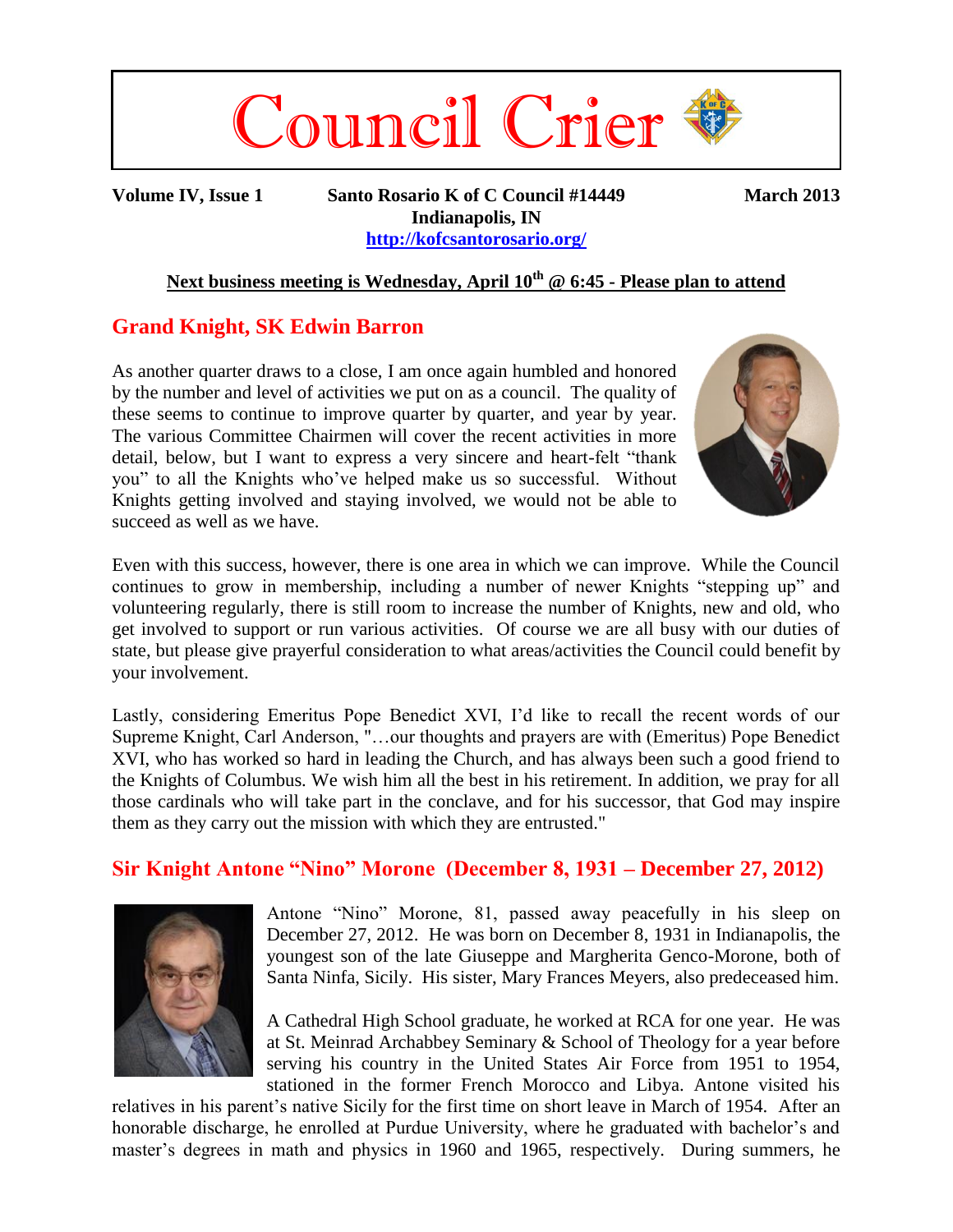worked on Harvard Physics Project at Knox College in Galesburg, Illinois. He taught math and physics at Broad Ripple High School from 1960 to 1971 before selling real estate for Schmadeke Realty from 1972 to 1974. In late 1974, he began a new career with Horace Mann Educators as an insurance agent where he earned a Chartered Life Underwriter designation and retired in 1999 as Senior Account Executive.

A member of Holy Rosary Catholic Church, Antone was baptized on Christmas Day of 1931. He served as treasurer for about four years for the Italian Heritage Society of Indiana where he was a longtime member. He was a 4th degree member of the Knights of Columbus (#3660), Monsignor Downey Council and later at (#14449) Santo Rosario Council. He was also a member of the Indiana Retired Teachers Association.

In retirement, Antone enjoyed playing golf with former Cathedral High School classmates at Riverside Golf Course during the summers and sailing with friends and fellow members at Eagle Creek Sailing Club. He also played bocce ball in Holy Rosary's summer league and homeschooled science students for about six years.

His wife, Doris, with whom he would have celebrated 50 years of marriage with on January 5, 2013, survives him. They were married on January 5, 1963 at Our Lady of Lourdes Catholic Church. He is also survived by sons Mario; Dominic (Julie) Morone; brother, Joseph P. Morone; sister, Angela T. Forni; several nieces, nephews and two feline sons, Salvatore and Vincenzo.

Nino was an active participant in our council, and often took on the role of council photographer. He was a joy to work with and truly a Catholic gentleman. We miss him and will continue to cherish his memory. Our deepest sympathy and condolences go out to Doris and Nino's entire family.

## **Chancellor, Brian Murrey**

A Knights of Columbus council can work wonders; in fact, with its many programs, it can help change the community, town, city or neighborhood in which you live. However, a successful Knights of Columbus program depends on people taking the initial idea, modifying it to suit specific situations and local needs, then implementing the program in the way it works.



The Knights of Columbus is a Catholic, family, fraternal, service organization. This theme permeates the entire Service Program: all Church, community, council, family, culture of life, and youth activities.

The Service Program is designed to establish each council as an influential and important force within the community, provide more meaningful and relevant programs of action, establish direct areas of responsibility, build leadership, and ensure the success of council programs. The following are brief descriptions of the Service Program activities:

 Church - As a fraternal organization of Catholic men, the Knights of Columbus has strong ties to the Church. At all levels, from the local councils to the Supreme Council, the organization has the volunteer power, communications abilities and organization to help strengthen the Church while offering members and their families to grow in the faith. Through the sponsoring of Church-related activities the members of the Knights of Columbus continue to show that they are the strong right arm of the Church.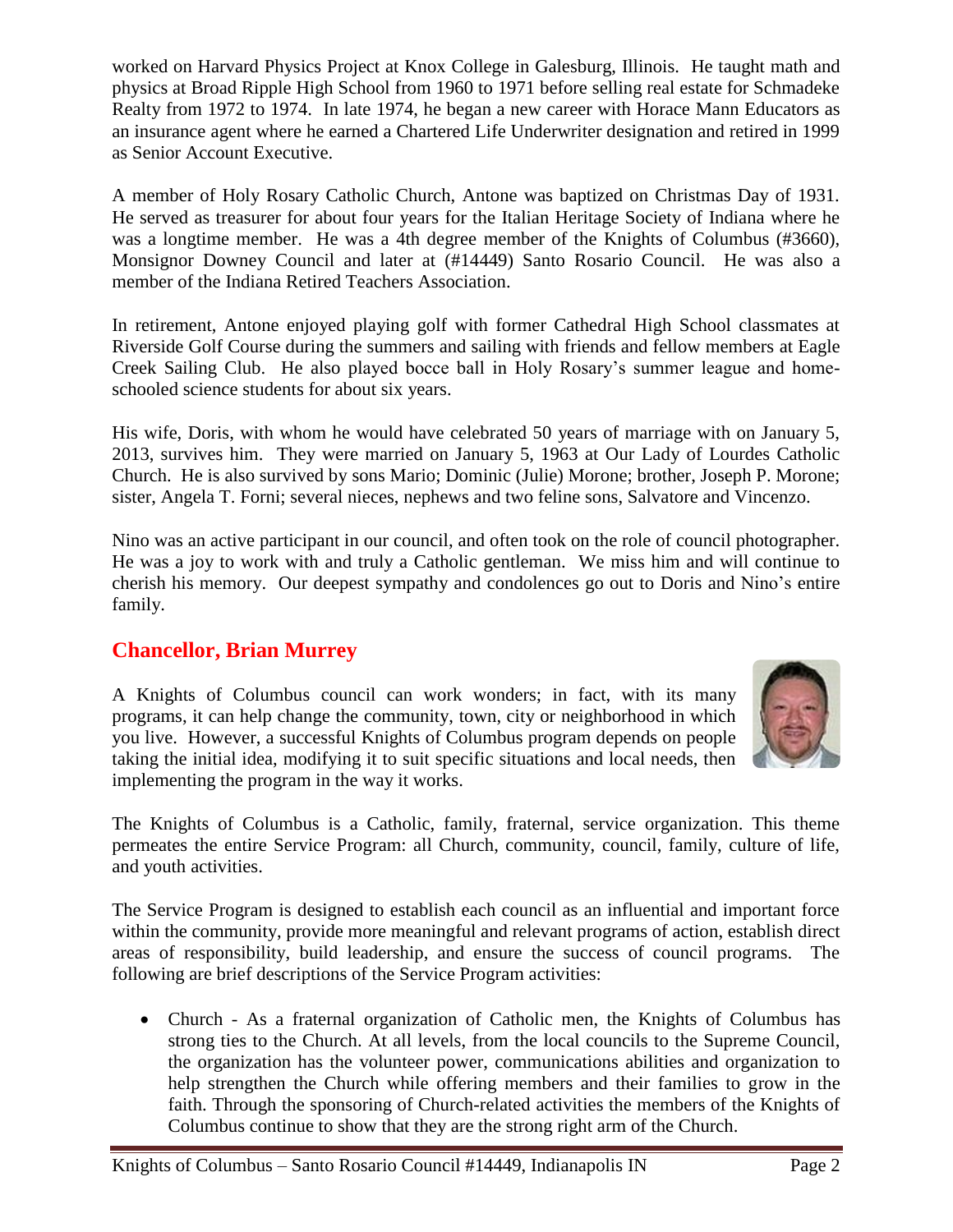- Community Every community has its unique needs. For the Knights of Columbus, whose first principle is charity, finding ways to help those in need in their communities is a mission its members embrace. Through their good works, whether it be bringing food to the hungry, warm coats to the cold, wheelchairs to those who can't walk, or any of the many other programs conducted to help those in need, the Knights of Columbus practices a charity that evangelizes.
- Council As a fraternal organization, the Knights of Columbus offers not only the opportunity for its member to serve others, but also to join together in other activities ranging from athletic activities, to cultural programs, to social events. Along with these fraternal activities are the programs councils regularly run to assist those of their members and their families who are in need. Additionally, councils should work to keep their members informed on current council initiatives and to let the parish and community know about the good works of the Order.
- Family Families are the foundation of society and are at the core of the Knights of Columbus. With this in mind, councils regularly sponsor activities that allow families to spend time together in volunteer activities, faith initiatives and social events. In addition, the Knights of Columbus regularly recognizes the importance of the family and outstanding families. In addition, since its beginnings, the Order has always stood ready to help protect the widows and orphans of its members.
- Culture of Life The Knights of Columbus remains firmly committed to defending the right to life of every human being, from the moment of conception to natural death. Countless councils and individual Knights conduct projects aimed to build a culture of life in their individual communities. One of the most successful of the Order's initiatives in this area is the Ultrasound Initiative though which councils (both state and local) partner with the Supreme Council in provide sharing the cost of purchasing ultrasound machines for pregnancy resource centers. What we choose to do, or not do, about abortion, euthanasia, human cloning and embryonic research impacts lives for generations to come. Take action now and support a culture that values human life at all stages.
- Youth Since the early days of its founding through its protection of the orphans of its members, the Knights of Columbus has worked to provide for the welfare of young people. Through sponsoring sports activities and championships, youth groups, educational programs, scholarships, and a variety of other initiatives, the Order looks to foster development of young people as they follow their paths to adulthood.

We would like to know your areas of interest. Please fill out a brief survey at [http://www.kofcsantorosario.org/members/volunteersurvey.php.](http://www.kofcsantorosario.org/members/volunteersurvey.php) Those who participate by **Tuesday April 30<sup>th</sup>** will be entered into a drawing for a fabulous prize.

# **Membership Director, SK Don L. Murphy**



I am sure you are all waiting for spring as anxiously as I am. We are at the end of March and approaching the Easter season and as a council we are just warming up. On the membership front we have welcomed another six members to our council since our last newsletter and have had a record year. We conducted our fourth,  $1<sup>st</sup>$  degree ceremony on March  $7<sup>th</sup>$  and welcomed five new gentleman to our order. Please join me in welcoming our new brothers,

Rick Hammond, Rob Muth, Patrick Preston, Rick Schenkel, and Todd Wannemuehler. Please welcome them to the order when you get a chance. Please also welcome Zachary Williams who is new to our council as well.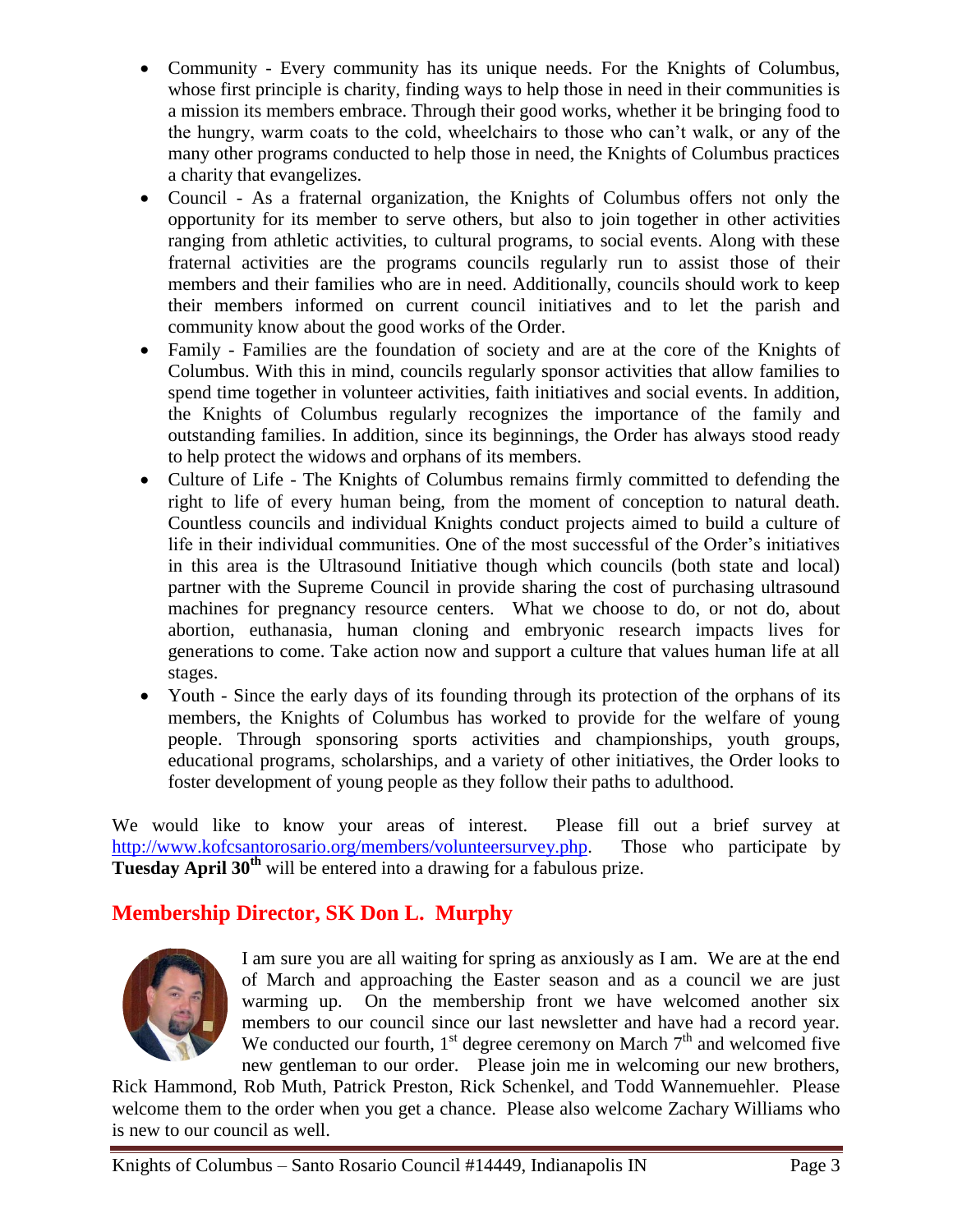I wanted to include a few notes this month on what is required or expected of a Knight who proposes a gentleman to his council for membership.

Proposing a new member is a commendable achievement and one to be proud of. However, as a proposer, turning over a completed Membership Document (#100) is not the end of the job. You must also take the responsibility to see that your recruit becomes fully accepted by his fellow council members and stays involved in council activities. There are several steps you can take to ensure this.

- Explain to him the council's admission policies and procedures and what the qualifications for membership are. Introduce him to other members.
- After he has been accepted, escort him to his First Degree and remain with him throughout the event. Following the exemplification, introduce him to his fellow council members.
- Take the newly initiated member and his family "under your wing". See that he learns council procedures, such as meeting times, committee assignments, etc. Introduce him and his family at council events. Encourage him to involve his family in councilsponsored activities.
- Accompany your recruit to his Second Degree and Third Degree exemplifications and stay with him throughout the day.
- Contact him before each council meeting and bring him to the meeting if necessary. If the new member becomes inactivate for some reason, try to find out why. Call and ask to visit with him. Explain your concern about his absence and offer support or assistance.
- Encourage him to earn "Shining Armor" status within the council.

With a little personal effort you can help guarantee that your recruit becomes an active member of the Knights of Columbus.

Have a Blessed Easter Season!

# **Church Chairman, Gary Willen**



On March 16, the Knights of Columbus assisted the Holy Rosary Altar Society in the annual "purpling" of the statues at the church. This event occurs every year on the Saturday preceding Passiontide – the two weeks before Easter. As the Altar Society ladies press the various size cloths, the Knights climb the ladders and such to arrange the cloths over the statue in the church nave,

sanctuary, vestibule and in Priori Hall. The purpling reminds us to focus on the altar as we prepare for Easter.

March 16<sup>th</sup> also provided the annual Men's Knight of Reflection hosted by our own Council. The evening started with a light meal and some social time in Priori Hall. Following, the men moved to the church to continue the evening. Exposition of the Blessed Sacrament was followed by a short talk from Fr. Peter Marshall. Time was allowed for



Confession, quiet time as well as recitation of the Rosary and Divine Mercy chaplet. The closing ceremony included the Litany of St. Joseph and Benediction before the closing hymn was sung.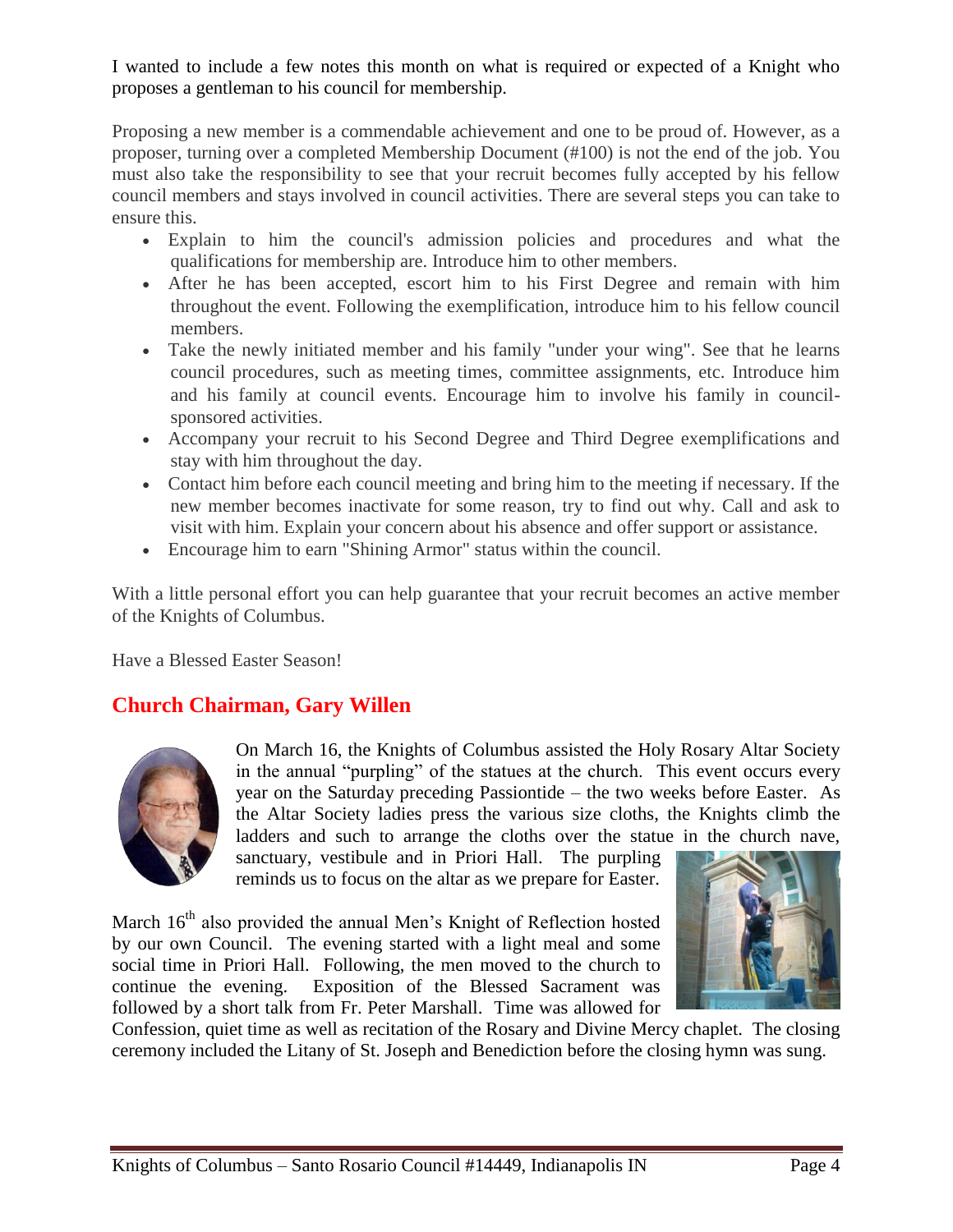Coming soon will be Holy Week. During that time, the Knights will carry the canopy over the Blessed Sacrament during the Procession following Holy Thursday Mass. A couple of Knights will volunteer to be "apostles" allowing Father to wash feet for the Mandatum.

## **Family Chairman, Jose Ocampo Mora**



#### **Café Rosario**

Your hard work has made a difference! We wrote another \$1,000 check for the ultrasound initiative. This is important to the pro-life movement, and we should all be proud of our work to support this effort. Café Rosario is a win for the prolife movement, builds the community of Holy Rosary, and brings families closer together at Holy Rosary. Thank you from the bottom of my heart.

#### **Family of the Quarter**

Our Family of the Quarter for the  $3<sup>rd</sup>$  quarter of the fraternal year is the Gomes family! Ken and his wife, Lisa, have 6 children.

Their journey back into the fullness of the Catholic Church was realized at Holy Rosary last Easter. A yearning to know God more led Ken to an extensive study of God, religions, prayer,

and service. Ken, Lisa, and their children discovered Holy Rosary and began their journey back to the Church in August of 2011. Their youngest children, twins Emily and Andrew, were baptized in the fall of 2011, and received the Sacraments of Penance and Eucharist last spring with the First Communion class. They are currently preparing to receive the Sacrament of Confirmation this spring. Their son, Christopher, also prepared for and received the Sacraments of Penance, Eucharist, and Confirmation with the Holy Rosary classes. Daughters Katrina and Elizabeth joined their parents in RCIA. Ken, Lisa, and Elizabeth entered



into the fullness of the Catholic Church at the 2012 Easter Vigil. Elizabeth through the Sacraments of Penance, Eucharist and Confirmation, Ken and Lisa with Confirmation.

Ken is an active Knight and is one of our committed members on the  $1<sup>st</sup>$  Degree Team. Lisa is part of the RCIA team this year, serving as a sponsor. Their children join their parents in active service to the church both at the parish level and community level, volunteering for Spaghetti and Spirituality, brass cleaning, Holy Family Shelter, and St. Paul Hermitage. They are also active in prayer and worship, joining in the fight against abortion, celebrations such as Corpus Christi, and adoration.

## **Council Chairman, SK Don Benson**



#### **Indianapolis Indians Baseball Game**

We are in the planning stage for our Santo Rosario annual Indians game this spring/summer. This is a great opportunity to join your brother Knights and families for an exciting evening of baseball up close at Victory Field. If you are interested in helping to coordinate this event contact Don Benson at (317)224-6823 (call or text), or via email at [don.benson@cummins.com.](mailto:don.benson@cummins.com) The price per seat will be \$12. The Knothole Club discount will apply for children who are members. Last year we sold

50 tickets and our seating location was along 3rd base in Section 107. We will shoot for a similar location. Nearby handicapped seating is available, and of course we are in close proximity to all refreshments.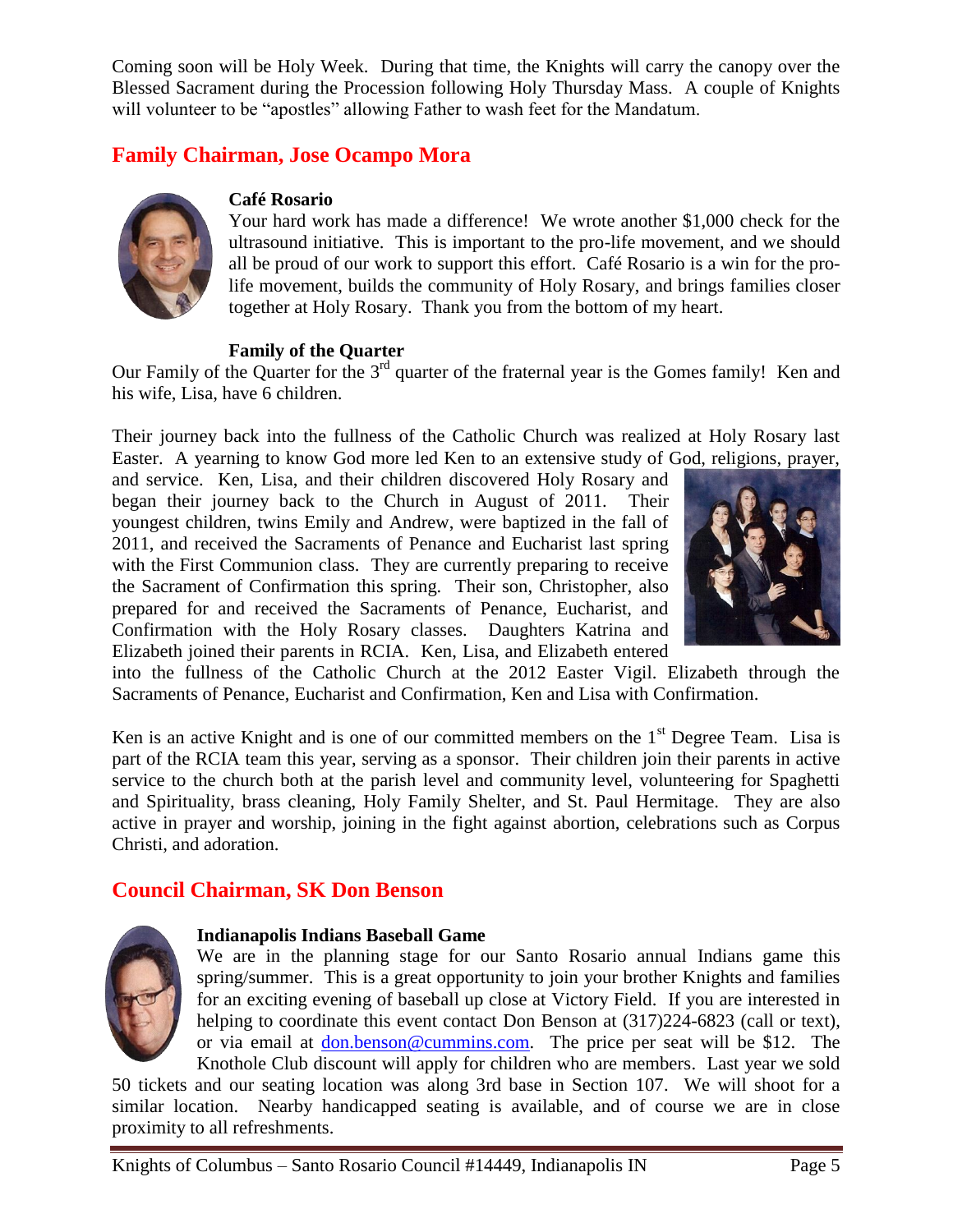## **Community Chairman Jerald Friederick**



#### **Blood Drive**

Our spring blood drive will be Sunday, April 13 at 10:30AM. Give until it hurts! GIVE BLOOOOD!!!

### **Holy Family Shelter**

Serving meals once or twice a month at the Holy Family Shelter continues to go well. I encourage all Knights to volunteer for this worthwhile opportunity. They accept donations of food and clothing, and have many other volunteer opportunities (e.g.

teaching, babysitting, reading, etc.). We accept these items on the 3<sup>rd</sup> weekend of the month. I will be delivering the donated goods to the shelter soon, and can always use help. To volunteer, please contact me or call the shelter.

#### **Holy Family Shelter**

[www.holyfamilyshelter.net](http://www.holyfamilyshelter.net/) 907 N Holmes Avenue, Indianapolis, IN 46222 Telephone (317)635-7830, #5 ext. 19

Santo Rosario Serving Schedule: 4<sup>th</sup> and 5<sup>th</sup> Saturdays from 4:00-6:00pm

#### **Pro-Life Signs**

Our family along with Brother Chad LaMar's family put up another Pro-Life sign. This one  $(8' \times 12')$  is located on Washington Street (Hwy 40) and about Mount Comfort Road (600W) heading east towards Greenfield on an existing sign platform.

Update, as of now, the 14' x 48' Pro-Life sign's contract (on Brookville Road & Post heading west) has expired, but it is still up. Monthly rental is \$750/month on the 14' x 48' sign. If interested, please contact me.



**14'x48' on Brookville Rd and about Post Rd**

## **Youth Chairman, Bob Evanich**



#### **Knights of Columbus Free Throw Challenge**

We held our Free Throw Championship competition on Friday, January 11. We held a competition at 2:30 PM with students from Lumen Christi School, and another one in the evening. There were seven winners declared. Three of them competed and won at the District Level. Thank-you to the brothers who helped run a smooth competition.

| Age                       | <b>Girls</b> | <b>Boys</b>          |  |
|---------------------------|--------------|----------------------|--|
| 10                        | Laura Davis  | Rene Walden*         |  |
| 11                        | Maia Zeunik  | Jacob Rosko*         |  |
| 12                        |              | Max LeMark           |  |
| 13                        |              | Sam LeMark           |  |
| 14                        |              | Nicholas Hofmeister* |  |
| *Won District Competition |              |                      |  |

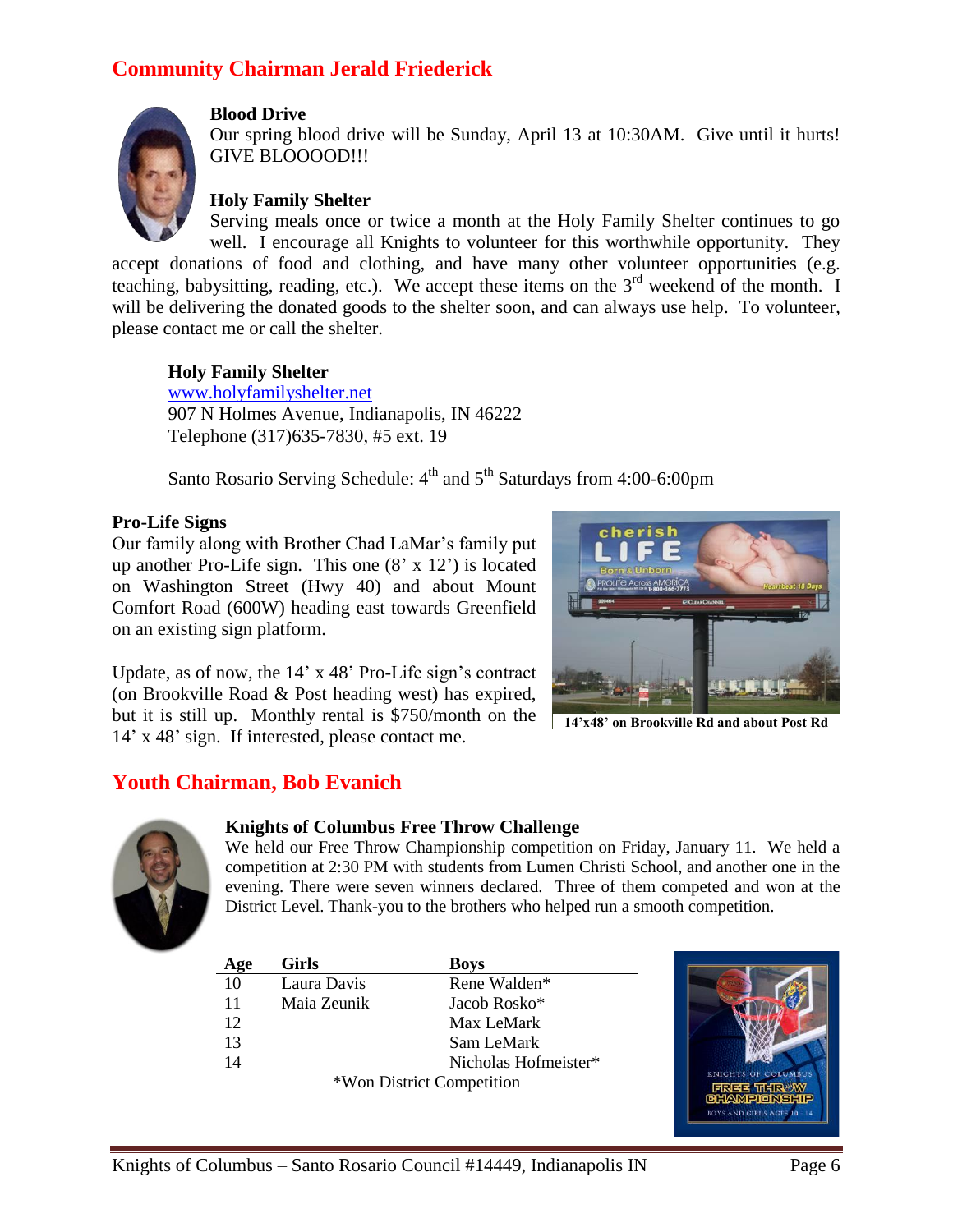#### **Columbian Squires®**

The Squires is an international fraternity of approximately 25,000 Catholic young men, ages 10 to 18, in over 1,500 circles worldwide. The Squires involves young men in programs to benefit the Church, the community, as well as in recreational and social activities. For several years, we have talked about starting a circle. We will have a brief informational meeting after our April business meeting to gauge the interests of starting a circle and potentially take the next steps to starting one. Please contact Bob Evanich, [bob.evanich@kofcsantorosario.org](mailto:bob.evanich@kofcsantorosario.org) or (317)614-5744, if you will be unable to attend the meeting but have an interest in participating in the Squires program.



### **Special Olympics Banquet**

Once again, our council will host a banquet for the Southside Storm Special Olympics volunteers and athletes. Volunteers are needed to help set up, prepare and serve dinner and clean up. Please contact Bob Evanich for more information and to volunteer.

Saturday, April 13, 2013 6:00 PM Priori Hall

## **Pro-Life Chairman, Jerry Mattingly**



As of March 11, 2013 there have been 319 babies saved from abortion that we know of during 40 Days for Life. This means that since 40 Days for Life began as a coordinated campaign in 2007, we are now aware of more than 7,000 babies that God has spared in answer to all of your many hours of prayer. This is undeniably God's work, because sometimes hearts and minds can be changed without anyone saying a word. Indianapolis has recorded 11 saves to date.

Our Pro-Life Committee encourages parishioners to prayerfully witness outside the Affiliated Women's Services abortion clinic, 2215 Distributors Lane in Park Fletcher. The clinic flies in notorious abortionist Leroy Carhart about once every two weeks to kill babies, usually on Thursdays between 9:30 a.m. and noon. To confirm the timing of abortions, contact Dolores Tucker at (317)695-3166 or [dtucker.tucker1@gmail.com,](mailto:dtucker.tucker1@gmail.com) or call parishioner Dr. David Nealy at (317)535-8228.

Dr. Nealy relayed this story to me: Because of the last snow storm Affiliated Women's Services was closed. Praise Jesus! So, Dr. Nealy drove to Planned Parenthood at 8590 Georgetown Rd. Through the Providence of God he witnessed a documented "SAVE", a rare occurrence even for someone as faithful to the Pro Life cause as Dr. Nealy, who has logged hundreds of hours of prayer in front of abortion mills. Deo Gratias!

March 25<sup>th</sup> is the Feast of the Annunciation of Our Lord and is the designated day Knights set aside to offer Prayers for the Unborn Baby. This year the Solemnity is celebrated on April  $7<sup>th</sup>$ . I will ask Fr. Marshall's permission that all rosaries before Masses that weekend have for those intentions, Prayers for the Unborn Baby.

Brother Knights, I may be preaching to the choir but to the one or two who may not be aware of the active threat to our Religious freedoms in America, I urge everyone to pray for our Bishops and also for the persecuted Christians around the globe.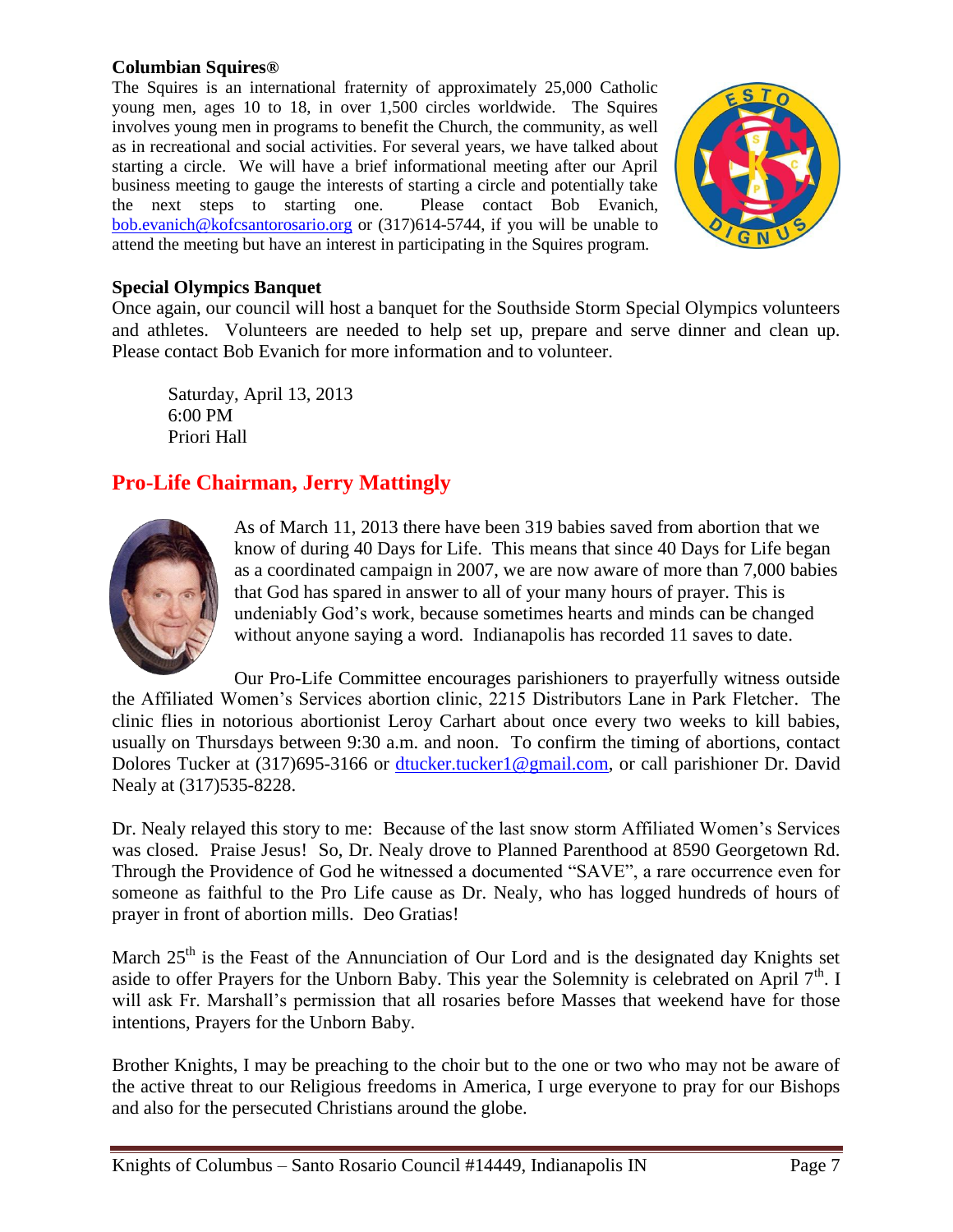A "Faithful Citizens Rosary Procession" takes place every 4<sup>th</sup> Saturday after the 12:10 Mass at St John the Evangelist Catholic Church at Georgia & Capitol St's. This procession will take place until there is no need, or, we are prevented from making a public witness of our Catholic (Christian) Faith.

The following link attest to the remarkable threat to Natural Marriage : [http://www.catholicworldreport.com/Item/2044/in\\_defense\\_of\\_marriage.aspx#.UTkIBlfwZnA](http://www.catholicworldreport.com/Item/2044/in_defense_of_marriage.aspx#.UTkIBlfwZnA)

## **Lecturer, SK Frank Oliver**



First, let's recap events in the 1st quarter of 2013. After the February Business Meeting we celebrated our council's  $5<sup>th</sup>$  Anniversary with pizza from South of Chicago, beverages and cake. We had a good turnout and it was an enjoyable evening of fellowship.

Unfortunately our special blessing that, was scheduled in recognition of our Council's  $5<sup>th</sup>$  anniversary, had to be postponed. This has now been re-scheduled for the April  $6<sup>th</sup>$ and  $7<sup>th</sup>$  weekend Masses. This date is also appropriate because it is close to the anniversary date of the founding of the Knights of Columbus by Venerable Fr. Michael J. McGivney on March 29, 1882. With Fr. McGivney in mind, I thought it appropriate to share with you the following "The McGivney Prayer" which I obtained from Knights of Columbus Supreme's website. Please consider including this in your prayers.

God, our Father, protector of the poor and defender of the widow and orphan, you called your priest, Father Michael J. McGivney, to be an apostle of Christian family life and to lead the young to the generous service of their neighbor. Through the example of his life and virtue may we follow your Son, Jesus Christ, more closely, fulfilling his commandment of charity and building up his Body which is the Church. Let the inspiration of your servant prompt us to greater confidence in your love so that we may continue his work of caring for the needy and the outcast. We humbly ask that you glorify your venerable servant Father Michael J. McGivney on earth according to the design of your holy will. Through his intercession, grant the favor I now present (here make your request). Through Christ our Lord. Amen.

As I have said before our council is never lacking in activities and March was no exception. Essentially, in lieu of a social activity we had our Lenten Knight of Reflection on Saturday March  $16<sup>th</sup>$ . Prior to the Eucharistic Prayer Service we enjoyed a light but delicious meal prepared by wives of two of our members. Special thanks to Gina Reese and Caren LeMark.

As to future events, we have discussed, at the recent Officer and Business Meetings, ideas for social events in April and May. I am currently working on developing these plans and as usual I welcome any input and assistance of my Brother Knights. I also know that all of us will have our attention, and rightly so, devoted to the upcoming events of Holy Week and Easter. I wish all my Brother Knights and their families a very prayerful Holy Week and a Happy and Joyous Easter.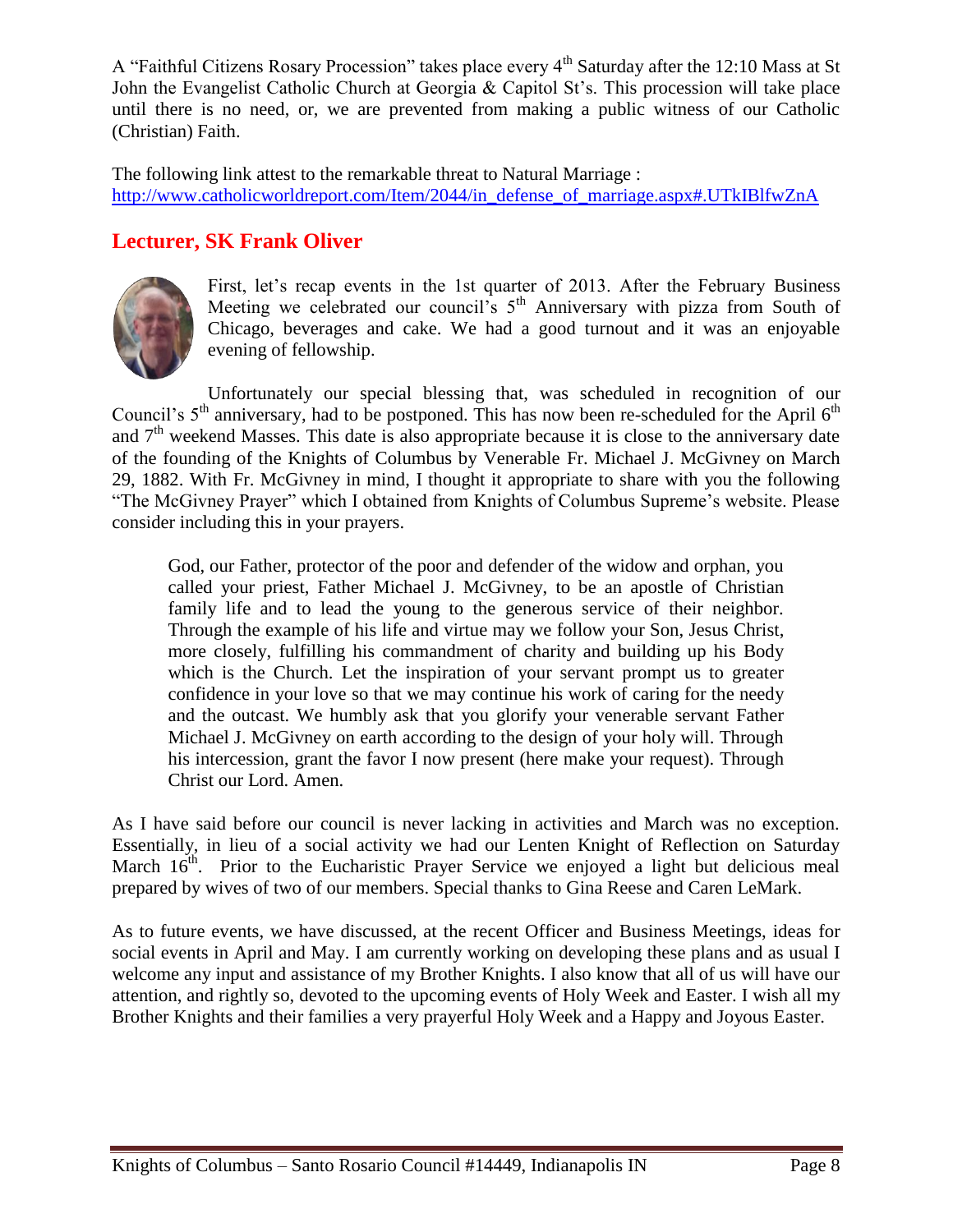## **Gibault Envoy, SK Steve Watt**

#### **Aftercare Report**

Gibault's Aftercare Program works with kids who have been discharged from their program to help reestablish them in their home community.

The following are two reports provided by Gibault's aftercare coordinator.

Kayla is doing wonderful. She is earning great grades in school and volunteered at camp this summer. She is working at a pizza parlor where they are steadily giving her more hours because her performance is good. She is following her treatment plan and has not been in any trouble since she left Gibault. Her mother speaks very highly of Gibault, calls frequently to let us know of Kayla's progress and is incredibly thankful for our services.

Cathy is doing well since her discharge from us. She is enrolled at Ivy Tech State College. When she took the assessment test her scores were high. She is working, and her mother reports that her behaviors have improved 100% thanks to Gibault.

Your support makes these reports possible!

#### **Gibault Raffle**

Concludes: State Convention Drawing: Saturday, April 27, 2013



The goal for the raffle is \$100,000. Every extra dollar raised from this raffle is one more dollar for Gibault. It already makes money and the only real cost to make it bigger is TIME.

Contact Jay Stanley for tickets!

### **17th Annual Gibault Golf Outing**

Thursday, May 9, 2013 Terre Haute - Hulman Links Golf Course

Golfers: \$85 each or \$340 for a team of four

Sponsorships Levels \$1,500 Sponsorships \$400 Hole Sponsorships \$200 Tee/Green Sponsorships \$75 Cart Sponsorships

Contact Patty Stiegelbauer at (800)264-1156



## **Ask Father Magiera**



Many people are wondering what the new pope will be like. Where will he come from? What is his nationality, skin color, first language? How old will he be? Will he resign/abdicate like Pope Benedict? Well, we could speculate to our heart's content, I suppose. If you have the time for such day-dreaming, well, good for you. Most of us don't.

I would like one of two cardinals to be elected. One is Asian, the other American. As you might imagine, I have my own reasons for wanting one of

these two men. As associate pastor of Our Lady of the Most Holy Rosary, whose primary concern is the Extraordinary Form of the Mass, I would naturally want a pope who would not only be merely sensitive to the needs and desires of those attached to this liturgical form, but to be concretely supportive. I believe that either one of those two cardinals would be just the man for the job.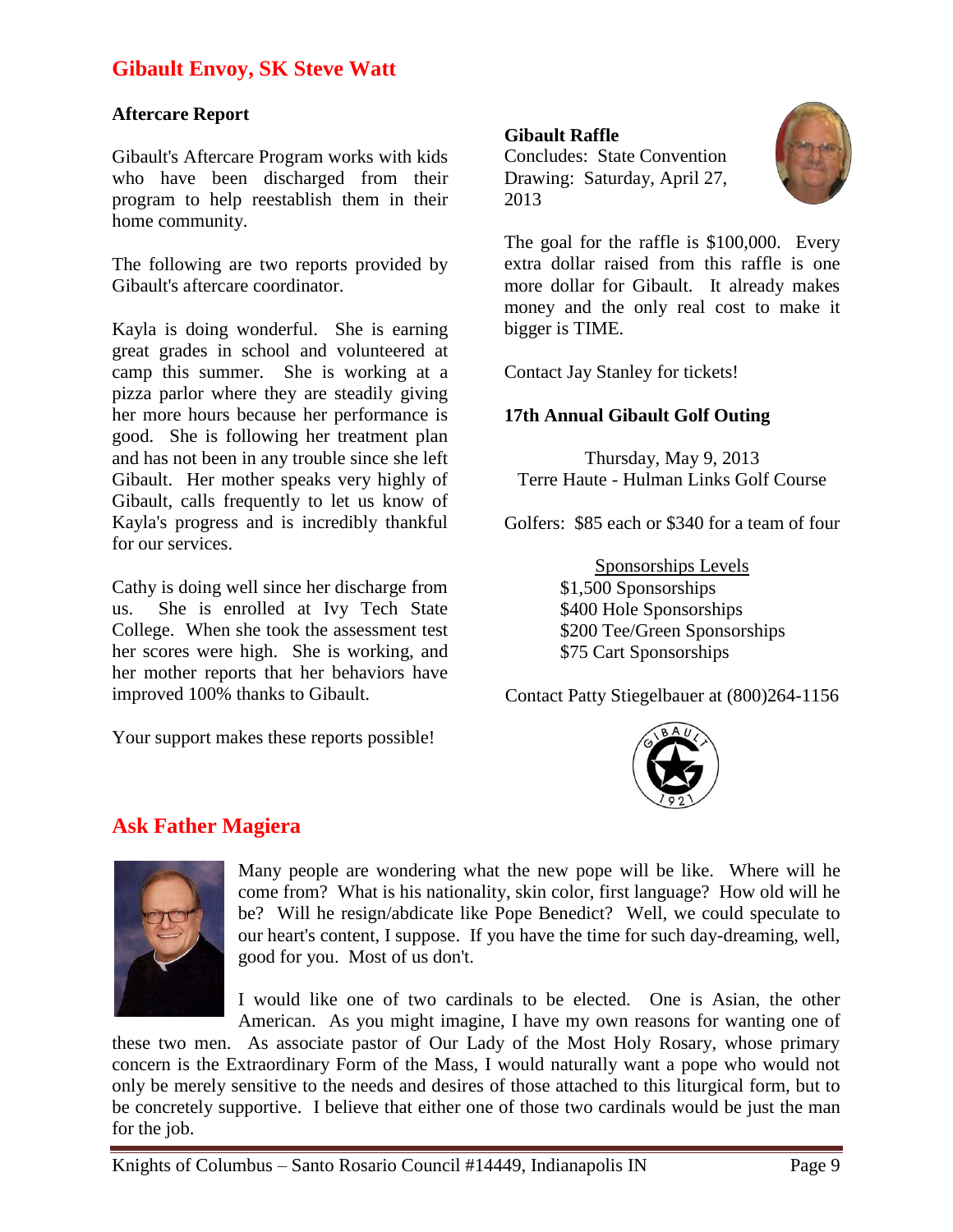Those two men are Malcolm Cardinal Ranjith, Archbishop of Columbo, Sri Lanka and Raymond Cardinal Burke, lately, Prefect of the Apostolic Signatura. Though I am not absolutely certain that Cardinal Ranjith has celebrated or celebrates Mass in the Extraordinary Form, I know for sure that he is a supporter of it, having lambasted bishops worldwide who, in his estimation, were dragging their feet regarding the implementation of Pope Benedict's *Summorum Pontificum*. I know that, as a bishop and as a cardinal, Cardinal Burke has celebrated Mass in the Extraordinary Form. Both men are known for their staunch orthodoxy and are, for want of a better term, labeled "conservatives." All cardinals, well, all true Catholics are supposed to be orthodox, so no problem there.

And as far as conservative, well the word comes from a compound Latin verb. The two elements are 'con' coming from the Latin 'cum' which means 'with' and serva(tive) coming from the Latin verb 'servare' which means 'to save' or 'to keep.' It seems that two cardinals who "keep and serve with" the faith should be OK with anyone.

## **Field Agent, SK Don R. Murphy, FICF**



#### **Ask eligible men to join**

Today, I want to address the growth of the Order. Membership growth is the fuel that keeps this great fraternal engine running. All of our charitable works in the council, state, national and international level are thanks to our hardworking members.

We also recognize that the membership blitz is a tried and true way for councils to increase their numbers. We see these pushes often in March, in celebration of Founder's Day, and again in October. These drives are successful because brother Knights are more visible than normal, during and after Masses and at special events. We must remember to ask each and every Catholic gentleman to join our ranks for the good of the Church, the community and the Order.

During the rest of the year, we often "forget" to ask men to join our ranks and bring their families into the Knights of Columbus family. You probably know an eligible Catholic man you could ask today. Chances are that the only reason he hasn't joined already is because no one asked him.

When telling a prospect about the strengths of the Order, don't forget our greatest fraternal benefit: our insurance program. This is often an interesting "selling point" to a potential member who is on the fence. Many members come into the Knighthood simply to be able to buy coverage for their family. Soon after, they realize the good our charitable works do for their community and they are proud to be members.

As your professional Knights of Columbus insurance agent, I look forward to helping us grow in fraternity in any way that I can.

Donald R. Murphy, FICF (317) 532-7330 [don.murphy@kofc.org](mailto:don.murphy@kofc.org)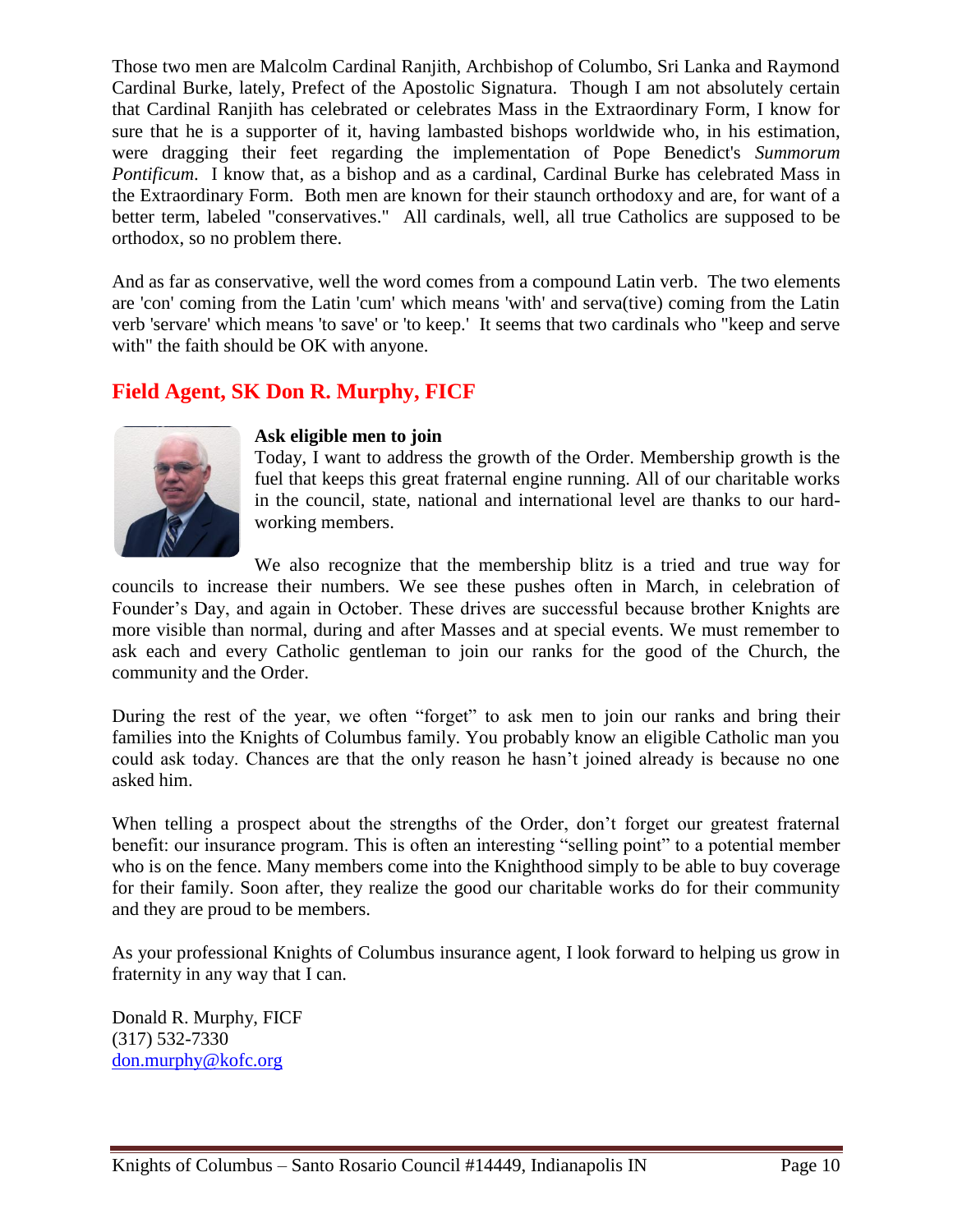## **Supreme Knight, Carl A. Anderson**



Last December, the Knights of Columbus was privileged to join the Pontifical Commission for Latin America in sponsoring a historic meeting at the Vatican. Held to celebrate the 15th anniversary of the Synod of Bishops for America, the meeting brought together participants from throughout North and South America to address questions concerning the future of the Catholic Church in our hemisphere.

Blessed Pope John Paul II had called for the 1997 synod to address "the problems of the new evangelization" under the theme "Encounter with the

Living Jesus Christ: The Way to Conversion, Communion and Solidarity in America." Two years later, the pope issued his apostolic exhortation, *Ecclesia in America*, in order to integrate the work of the synod more fully into his pastoral ministry and magisterial teaching. The document provided a blueprint for the new evangelization as the Church approached the Great Jubilee of the Year 2000.

In my address on the opening day of the meeting in December, I stated that to carry out the work of the new evangelization we must acknowledge that we confront a new situation in our hemisphere: Although great majorities of people still consider themselves Christian, many who profess a familiarity with Christ are at the same time ignorant of him. This often results in a mischaracterization of Christ and of the Church's mission.

In his address to the meeting Dec. 9, Pope Benedict XVI took up this very issue by stressing the continued importance of the synod's theme — the encounter with the living Jesus Christ — to the variety of problems confronting us today.

"All these important questions require careful study," he said. "Yet in addition to their technical evaluation, the Catholic Church is convinced that the light for an adequate solution can only come from the encounter with the living Christ, which gives rise to attitudes and ways of acting based on love and truth. This is the decisive force which will transform the American continent."

In *Christifideles Laici*, the 1988 apostolic exhortation on the mission of the laity, Blessed John Paul II wrote that the laity has an "essential and irreplaceable role" (7) in the work of the new evangelization.

As members of the Knights of Columbus — a Catholic fraternal organization whose first two principles are charity and unity — we must ask what this means for us.

In *Ecclesia in America*, Blessed John Paul II recalled the words of his predecessor, Pope Paul VI, at the close of the Second Vatican Council: "On the face of every human being, especially when marked by tears and sufferings, we can and we must see the face of Christ" (12, cf. Mt 25:40). We should add that every human being, especially when marked by suffering, must be able to see the caring face of Christ in his followers. This Gospel mandate of charity is the inescapable prerequisite of the new evangelization. It is our challenge today as Knights of Columbus.

In his recent document *On the Service of Charity*, Pope Benedict reminded us that charity is "a constitutive element of the Church's mission and an indispensable expression of her very being." All believers, he said, have a duty to devote themselves to charity. And as the pope has so often said, the method that speaks strongest of Christ is love. As Knights, we should be prepared to let